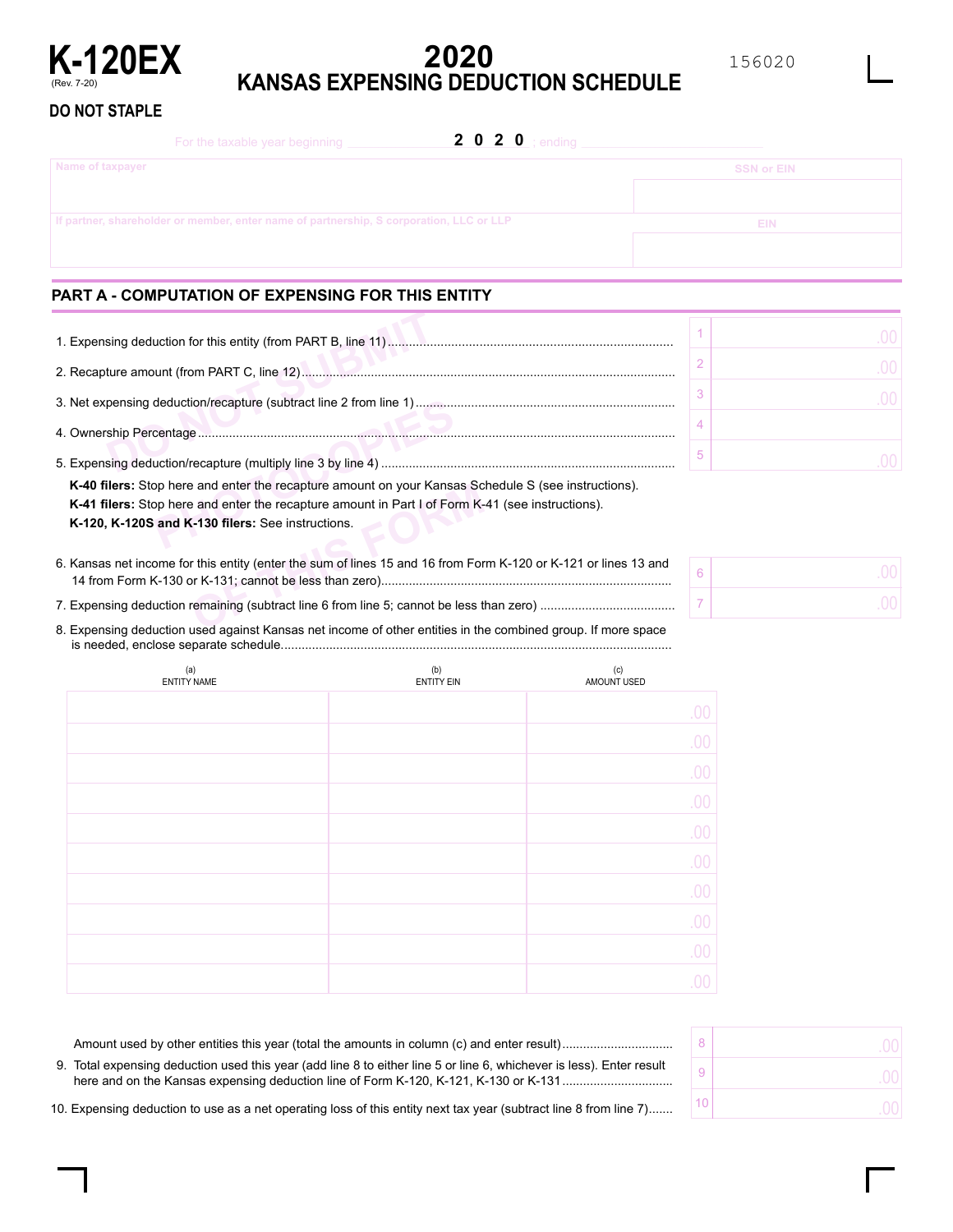## **PART B - COMPUTATION OF KANSAS EXPENSING**

| (a)<br><b>IRC 168</b><br>Recover<br>Period | (b)<br>Method | (c)<br>Factor | $(\mathsf{d})$<br><b>Basis for Depreciation</b> | (e)<br><b>Bonus Depreciation</b> | (f)<br><b>Net Basis</b><br>(Subtract column e from column d) | $(\mathsf{g})$<br><b>Kansas Expensing</b><br>(Multiply column f by column c) |
|--------------------------------------------|---------------|---------------|-------------------------------------------------|----------------------------------|--------------------------------------------------------------|------------------------------------------------------------------------------|
|                                            |               |               | .00                                             | .00                              | .00                                                          | 00.                                                                          |
|                                            |               |               | .00                                             | .00                              | .00                                                          | 00.                                                                          |
|                                            |               |               | .00                                             | .00                              | .00                                                          | 00.                                                                          |
|                                            |               |               | .00                                             | .00                              | .00                                                          | 00.                                                                          |
|                                            |               |               | .00                                             | .00                              | .00                                                          | 00.                                                                          |
|                                            |               |               | .00                                             | .00                              | .00                                                          | 00.                                                                          |
|                                            |               |               | .00                                             | .00                              | .00                                                          | 00.                                                                          |
|                                            |               |               | .00                                             | .00                              | .00                                                          | 00.                                                                          |
|                                            |               |               | .00                                             | .00                              | .00                                                          | 00.                                                                          |
|                                            |               |               | .00                                             | .00                              | .00                                                          | 00.                                                                          |
|                                            |               |               | .00                                             | .00                              | .00                                                          | 00.                                                                          |
|                                            |               |               | .00                                             | .00                              | .00                                                          | 00.                                                                          |
|                                            |               |               | .00                                             | .00                              | .00                                                          | 00.                                                                          |
|                                            |               |               | .00                                             | .00                              | .00                                                          | 00.                                                                          |
|                                            |               |               |                                                 |                                  |                                                              | 00.                                                                          |

#### **PART C - RECAPTURE OF EXPENSING DEDUCTIONS PREVIOUSLY CLAIMED**

| (a)<br><b>IRC 168</b><br>Recover<br>Period | (b)<br>Year<br><b>Placed</b><br>in Service | (c)<br>Current<br>Year | (d)<br>Recapture<br>Factor<br>(Subtract<br>column b from<br>column c) | (e)<br>Years<br>Remaining<br>(Subtract<br>column d from<br>column a) | (f)<br><b>Percent of</b><br>Recapture<br>(Divide column e by<br>column a) | (g)<br>Kansas<br><b>Expensing</b><br>Previously<br><b>Allowed</b> | (h)<br>Recapture<br>Amount<br>(Multiply column g<br>by column f) |
|--------------------------------------------|--------------------------------------------|------------------------|-----------------------------------------------------------------------|----------------------------------------------------------------------|---------------------------------------------------------------------------|-------------------------------------------------------------------|------------------------------------------------------------------|
|                                            |                                            |                        |                                                                       |                                                                      |                                                                           | .00                                                               | $00\,$                                                           |
|                                            |                                            |                        |                                                                       |                                                                      |                                                                           | .00                                                               | .00                                                              |
|                                            |                                            |                        |                                                                       |                                                                      |                                                                           | .00                                                               | .00                                                              |
|                                            |                                            |                        |                                                                       |                                                                      |                                                                           | .00                                                               | .00                                                              |
|                                            |                                            |                        |                                                                       |                                                                      |                                                                           | .00                                                               | .00                                                              |
|                                            |                                            |                        |                                                                       |                                                                      |                                                                           |                                                                   | .00                                                              |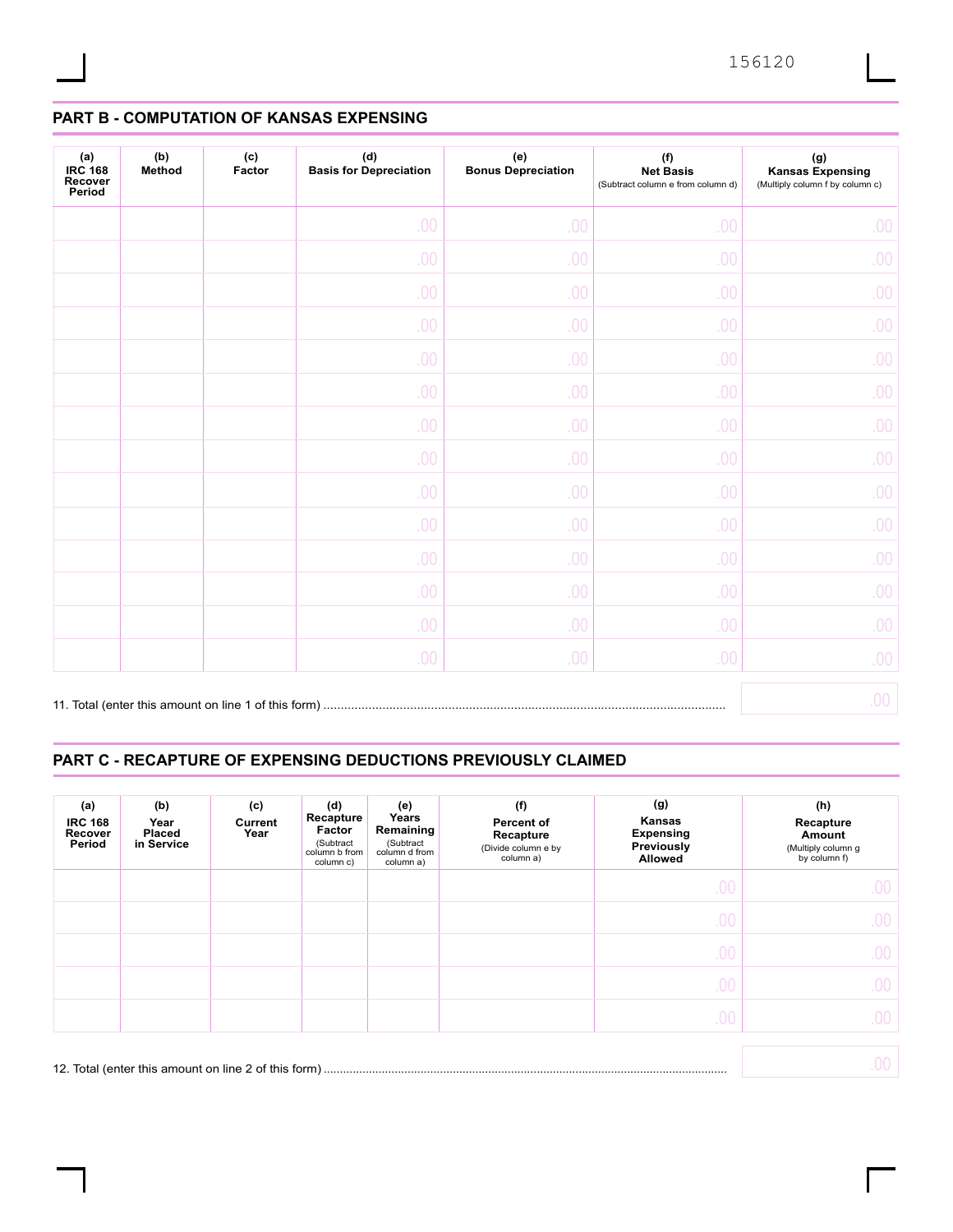#### **GENERAL INFORMATION**

The expensing deduction under K.S.A. 79-32,143a is available to income tax filers for taxable years commencing after December 31, 2011 (for taxable years after December 31, 2012, the deduction is limited to C corporations). The expensing deduction is available to privilege tax filers for taxable years commencing after December 31, 2013. The deduction must be made by the due date of the original return, including any extension of time to file, and may be made only for the taxable year in which the eligible property is placed in service in Kansas.

An election for expensing is made by filing your Corporation Income Tax (K-120) or Privilege Tax (K-130) return with Schedule K-120EX. If filing a paper return, enclose federal Form(s) 4562 with each K-120EX and any additional schedule necessary to enable Kansas Department of Revenue to reconcile Form 4562 amounts to the expensing claimed on your K-120EX.

**QUALIFIED PROPERTY.** You may elect to take an expensing deduction from Kansas net income apportioned or allocated to this state for the cost of the following property placed in service in this state during the taxable year: 1) Tangible property eligible for depreciation under the modified accelerated cost recover system in section 168 of the IRC (Internal Revenue Code), as amended, but not including residential rental property, nonresidential real property, any railroad grading or tunnel bore or any other property with an applicable recover period in excess of 25 years as defined under section 168(c) or (g) of the IRC, as amended; and, 2) Computer software as defined in section 197(e)(3)(B) of the IRC, as amended, and as described in section 197(e)(3)(A)(i) of the IRC, as amended, to which section 167 of the IRC, as amended, applies.

**SITUS OF PROPERTY.** The situs will be the physical location of such property located in Kansas. If the property is mobile, the situs will be the physical location of the business operations from which the property is used or based. Software shall be apportioned to Kansas based on the fraction, the numerator of which is the number of taxpayer's users located in Kansas of licenses for such computer software used in the active conduct of the taxpayer's business operations, and the denominator of which is the total number of the taxpayer's users of the licenses for such computer software used in the active conduct of the taxpayer's business operations everywhere.

**UNITARY OPERATION.** If you are a corporate or privilege taxpayer filing a combined return, you may elect to apply the expense deduction against the Kansas income of any member of the combined group. This option is only available for the expense deduction, not for any subsequent net operating loss caused by the expense deduction. Each entity within the combined group that made a qualifying investment must complete a Schedule K-120EX and enclose it with the return when filed.

**TAX CREDITS AND THE EXPENSING DEDUCTION.** If claiming an expensing deduction on an investment, you may not use that investment in the following tax credits, accelerated depreciation, or deductions: K-35, Historic Preservation; K-38, Swine Facility Improvement; K-53, Research and Development; K-59, High Performance Incentive Program; K-62, Alternative-Fuel Tax; K-73, Petroleum Refinery; K-77, Qualifying Pipeline; K-78, Nitrogen Fertilizer Plant; K-79, Biomass-to-Energy Plant; K-80, Integrated Coal Gasification Power Plant; K-81, Environmental Compliance; K-82, Storage and Blending Equipment; and K-83, Electric Cogeneration Facility.

**EXPENSING DEDUCTION EXCEEDING KANSAS NET INCOME.** If the expensing deduction exceeds net income apportioned or allocated to this state, such excess will be treated as a Kansas net operating loss by the entity that made the original investment.

**COMPUTATION OF KANSAS EXPENSING AFTER THE ELECTION.** The amount of expensing deduction for such cost shall equal the difference between the depreciable cost of such property for federal income tax purposes and the amount of bonus depreciation being claimed

for such property pursuant to section 168(k) of the IRC, as amended, for federal income tax purposes in such tax year, but without regard to any expensing deduction being claimed for such property under section 179 of the IRC, as amended. That amount will be multiplied by the applicable factor, determined by using, the table provided in K.S.A. 79-32,143a(f), based on the method of depreciation selected pursuant to section 168(b) (1), (2), or (3) or (g) of the IRC, as amended, and the applicable recover period for such property as defined under section 168(c) or (g) of the IRC, as amended.

*EXAMPLE: A taxpayer using the 200% declining balance method with a recover period of 5 years and the basis for depreciation is \$10,000. The taxpayer has no bonus depreciation to subtract out so the net basis is \$10,000. Refer to the table on the next page. At the column headed IRC 168 Recover Period (year), go down to 5 years and use .116 under the 200DB column to multiply by the net basis of \$10,000. The expensing deduction for this item is \$1,160 to use as a subtraction from Kansas income. For corporate purposes this is subtracted from income after apportionment on line 18 of Form K-120 or K-121.*

**EXPENSING DEDUCTION RECAPTURE.** If the property was sold, disposed of, or moved out of Kansas within the recover period (5 years in the above example), the expensing deduction previously determined shall be subject to recapture and treated as Kansas taxable income allocated to Kansas. The amount of recapture is the Kansas expensing deduction previously determined multiplied by a fraction, the numerator of which is the number of years remaining in the recover period for such property as defined under Section 168(c) or (g) of the IRC, after such property is sold or removed from the state including the year of disposition and the denominator is the total number of years in the total recover period.

*EXAMPLE: In the example above, assume the taxpayer purchased property and claimed the expensing deduction on the 2018 return. In the year ending 2020 return, the taxpayer sold the property. The expensing deduction previously determined was \$1,160. The original recover period was five years. They sold the property in 2020 so there are three years remaining in the recover period. Three years remaining divided by five years total recovery equals 60%. 60% multiplied by \$1,160 equals \$696 which is to be added back to Kansas on K-120EX, PART A, line 2. If the recover period has expired, there is no recapture.*

#### **SPECIFIC LINE INSTRUCTIONS**

Enter the applicable information (Name of taxpayer and SSN or EIN) at the top of Schedule K-120EX. Pass-through entities with shareholders or partners will complete both lines of Name of taxpayer (shareholder's name on the top line and pass-through entity's name on the second line).

**C corporation (regular corporation) and financial institutions:**  Complete PART A after completing PART B and/or PART C, as applicable.

**Pass-through entity (an entity not taxed on their income partnership/subchapter S corporation—but passes their income to another entity that has a tax levied against it):** If you have passthrough income and received an expensing deduction from a partnership or S corporation that has a recapture of the expensing previously claimed, complete PART C and lines 2 through 5 of PART A. The passthrough entity should supply the shareholders or partners with the passthrough entity's K-120EX. *NOTE: The expensing deduction was limited to C corporations beginning in tax year 2013.*

#### **PART A – COMPUTATION OF EXPENSING FOR THIS ENTITY**

**LINE 1** – This line is for C corporation and privilege tax filers only. Enter the total Kansas expensing from PART B, line 11.

**LINE 2** – Enter the recapture amount from PART C, line 12.